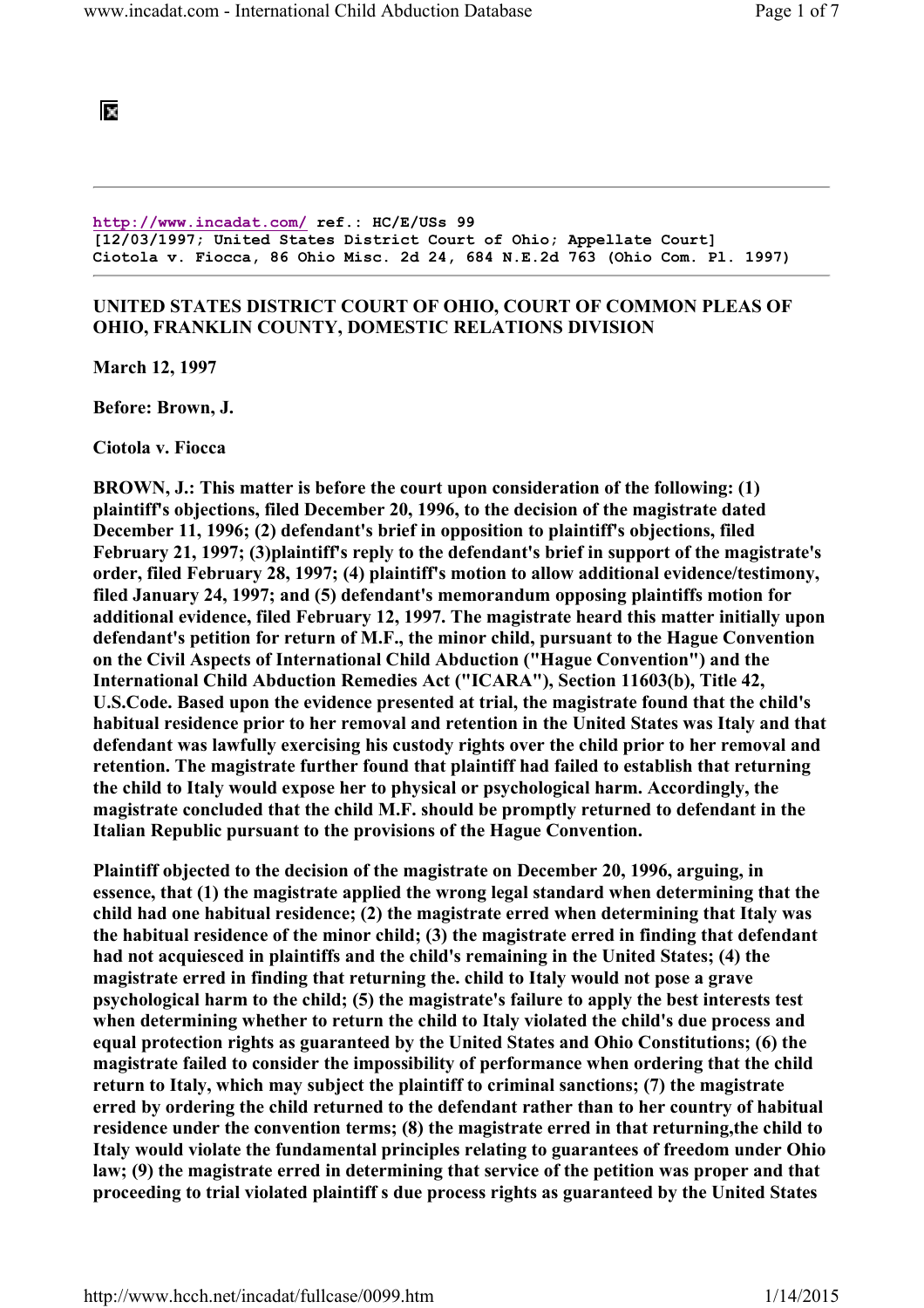and Ohio Constitutions; and (10) the magistrate's decision is against the manifest weight of the evidence.

On December 23, 1996 and February 12, 1997, plaintiff filed supplemental objections and a legal brief in support of her objections, respectively. An examination of these documents reveals that plaintiff submitted arguments in support of the original objections, as well as additional arguments challenging the constitutionality of specific provisions of the Hague Treaty. Pursuant to Civ.R. 53(E), objections to a magistrate's decision shall be filed within fourteen days of the filing of the decision and shall state with particularity the grounds of objection. Nevertheless, a trial court may, in its discretion, consider additional evidence and objections that were filed out of time. Conroy v. Conroy (Aug. 12, 1993), Franklin App. No. 93AP-27, unreported, 1993 WL 310421; Eitel v. Eitel (Aug. 30, 1994), Franklin App. No. 93APF12-1745, unreported, 1994 WL 479450.

Plaintiff, an American citizen, was married to defendant, a citizen of Italy, on September 4, 1994, in the town of Pescocostanzo, province of L'Aquila, Italy. After their marriage, the parties resided in Castel di Sangro, province of L'Aquila, Italy, in a condominium owned by plaintiffs mother. Plaintiff's grandmother and aunt also resided in the condominium building. On February 9, 1995, plaintiff filed a certificate of residence with the town of Castel di Sangro, which entitled her to all the benefits of an Italian citizen. On February 28, 1995, the parties' only child, M.F., was born. Sometime thereafter, the parties filed a "State of the Family" certificate with the town of Castel di Sangro, which verified where the family resided and may, have enabled them to receive public assistance, if they qualified.

On April 18, 1995, plaintiff and M. came to Ohio for approximately six weeks, in order to visit with plaintiffs relatives. On November 18, 1995, plaintiff and the minor child returned to Ohio to visit relatives and remained in the United States for one month. On June 6, 1996, plaintiff and M. came to Ohio for the third time in order to attend her brother's wedding. Defendant had a plane ticket and was to meet plaintiff and the child in Ohio on June 26, 1996, and the parties were scheduled to return to Italy on July 8, 1996. On June 20, 1996, plaintiff called defendant and requested that he not come to Ohio for the wedding. Although defendant agreed to forgo the trip, he believed that plaintiff and M. would return to Italy on July 8, 1996. On July 3, 1996, defendant received papers regarding this legal separation action. Upon receiving the complaint and summons to appear, defendant attempted to contact plaintiff; however, she was unavailable to take the telephone call. Sometime thereafter, defendant had contact with plaintiff and inquired about the legal documents and accused her of kidnapping M. It was not until July 3, 1996 that defendant first suspected that plaintiff and M. might not return to Italy.

Plaintiff's first and second objections will be addressed together as they each relate to the habitual residence of the child. As indicated by the magistrate, the Hague Convention does not define the term "habitual residence." The drafters intended this omission in order to keep the concept fluid and fact-based, without becoming rigid with technical rules and presumptions. Levesque v. Levesque (D. Kan. 1993) 816 F. Supp. 662, 665; In re Application of Ponath (D. Utah 1993) 829 F. Supp. 363, 366. Upon review of the relevant case law, it is clear that when determining habitual residence for purposes of the convention, a trial court must ascertain whether the child has been physically present in any particular place for a sufficient length of time in order to gain a sense of acclimation and have a degree of settled purpose. Feder v. Evans-Feder (3rd Cir. 1995), 63 F.3d 217. Since this determination becomes particularly difficult when the focus is on a child of tender years, a court should also consider the "overtly stated intentions and agreements of the parents" during the period preceding the wrongful abduction or retention. Id. at 223, citing In re Bates (1989), No. CA 122-89,.High Court of Justice, Family Div. Ct. Royal Courts of Justice, United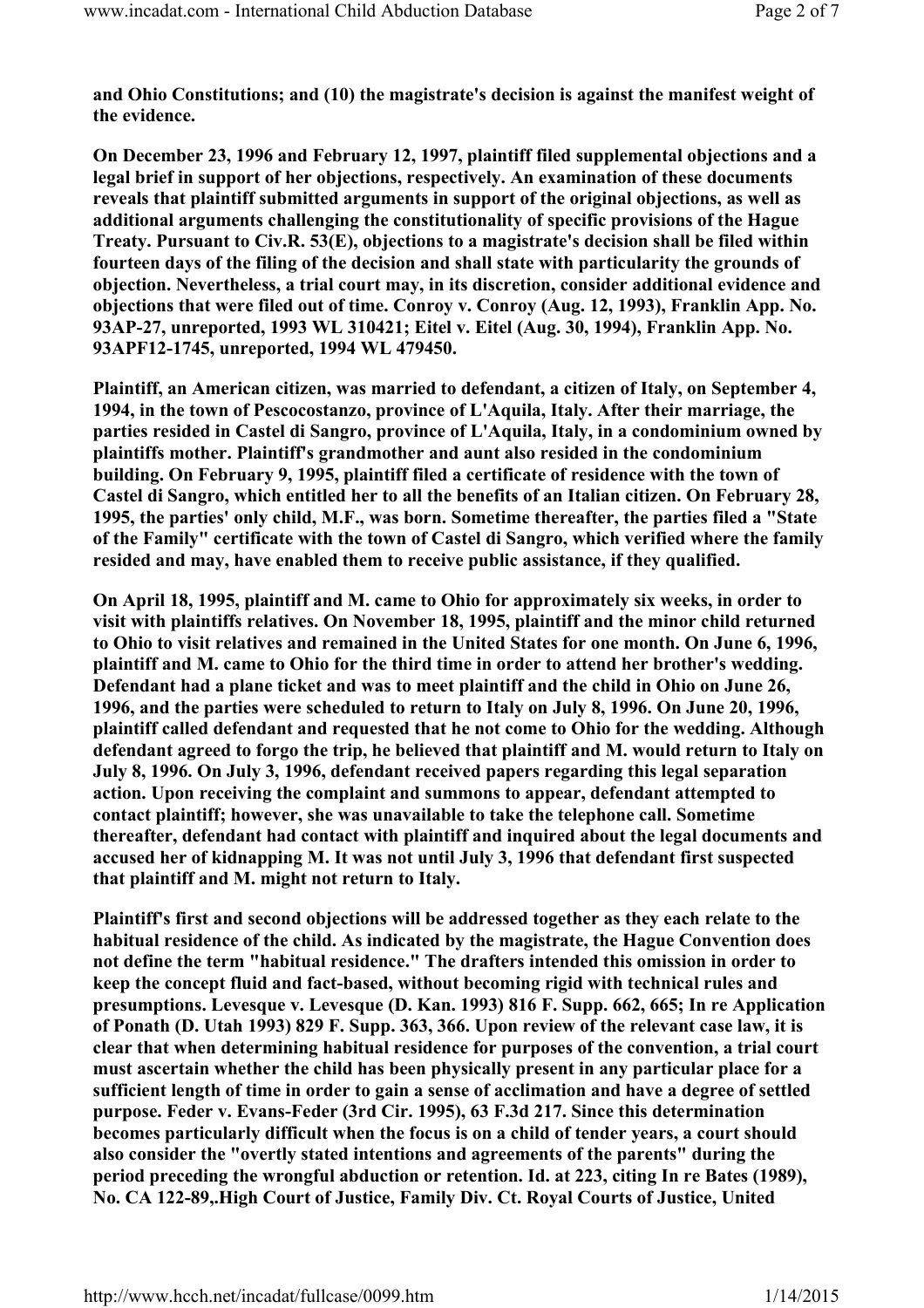Kingdom. Once established, the child's habitual residence can be altered only by a change in, geography prior to the questioned removal or retention, or by passage of time, not by changes in parental affection and responsibility. Friedrich v. Friedrich (6th Cir. 1993), 93 F.2d 1396 at 1401-1402.

Plaintiff argues that the magistrate erred in finding that a person can have only one habitual residence. Plaintiff maintains that prior to defendant's Hague. Convention petition, M. had spent six months of her nineteen-month life in Ohio; thus, she, contends that Ohio should be considered, the child's habitual residence. When addressing the issue of habitual residence, the U.S. Court of Appeals for the Sixth Circuit in Friedrich stated:

"A person can only have one habitual residence. On its face, habitual residence pertains to customary residence prior to the removal. The court must look back in time, not forward." Id. at 1401.

Further, in Rydder v. Rydder (8th Cir. 1995), 49 F.3d 369, 373, the U.S. Court of Appeals for the Eighth Circuit indicated that "there is no real distinction between habitual and ordinary residence."

In the instant action, defendant did not file the Hague Convention petition until September 23, 1996; however, he accused plaintiff of kidnapping M. on or about June 3, 1996. While M. may have spent a total of six months of her life in Ohio, she had never been in the United States longer than six weeks at any one time without a scheduled return to Italy or defendant demanding her return. Upon considering the "overtly stated intentions and agreements" between plaintiff and defendant prior to the alleged wrongful retention, it is clear that the parties (1) wed in Italy, (2) registered plaintiff as a resident of Castel di Sangro, (3) had their only child, M., while in Italy, (4) registered as a family residing in Castel di Sangro, (5) made attempts to buy a home, in Castel di Sangro, and (6) were scheduled to return to Italy as a family on July 8, 1996.

Although plaintiff testified that the parties had discussed the idea that she keep a residence in the United States in case "things didn't work out" between them, these discussions are irrelevant, as they did not include the residency of a child born of the marriage. But for plaintiffs change of heart regarding the parties' marital status, the court finds that she and M. would have returned to Italy on July, 8, 1996 as originally planned. In applying the relevant case law, this court finds that the magistrate properly concluded that M.'s single place of habitual residence prior to her retention in the United States was Castel di Sangro, Italy. Further, M.'s occasional visits to Ohio did not alter her habitual residence in Italy. Accordingly, plaintiffs first and second objections are overruled.

Next, plaintiff argues that the magistrate erred in finding that defendant had not acquiesced in plaintiffs and M.'s remaining in the United States. Initially, plaintiff suggests that the magistrate applied the wrong legal standard in that she classified this case as a wrongful removal rather than a wrongful retention. Plaintiff argues that the magistrate erroneously found that she wrongfully removed M. from Italy. Pursuant to the Hague Convention, "wrongful removal" refers to the taking of a child from the person who was actually exercising custody of the child, whereas "wrongful retention" refers to the act of keeping the child without consent of the person who was actually exercising custody. See JICAC: Text and Legal Analysis found at Pub.Notice 957, 51 Fed.Reg. 10494, 10503. A review of the decision, however, reveals that the magistrate considered both the wrongful removal and wrongful retention provisions of the convention and concluded that "M. was wrongfully retained in Ohio" by plaintiff. Further, defendant consistently emphasized that plaintiff and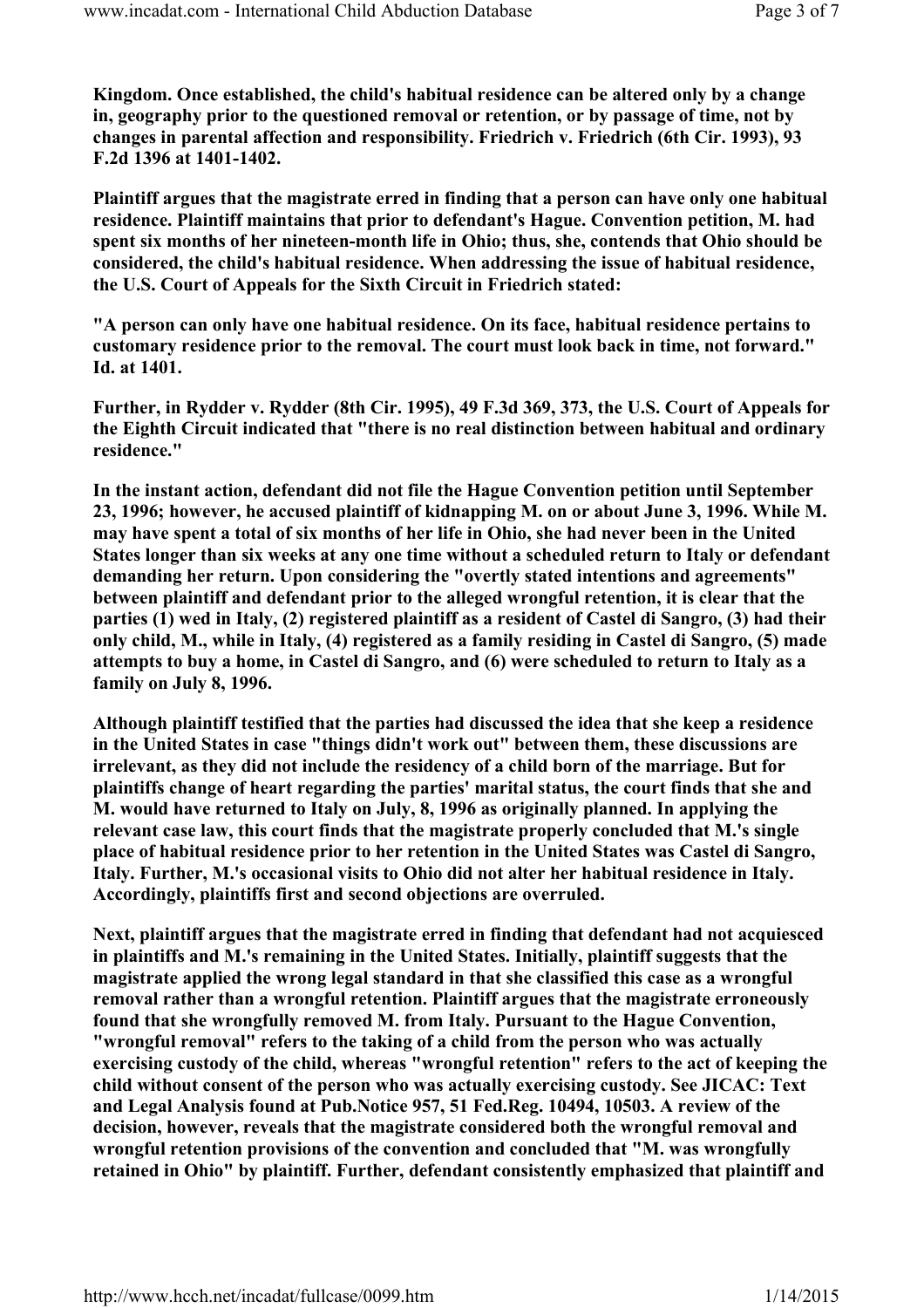M. left Italy with his consent but that plaintiff wrongfully retained the minor child in Ohio. Therefore, the magistrate employed the proper analysis.

With regard to defendant's alleged acquiescence, plaintiff spoke with defendant on June 20, 1996, and told him not to come to the United States as the parties had originally planned. At this point, the facts become somewhat unclear. Plaintiff testified that she told defendant she needed time to think about their marriage, Plaintiff indicated that defendant agreed to give her space, and that as a result of the conversation, he understood that her return date was unknown. Defendant, however, testified that he was simply told not to come to Ohio due to his bad relationship with his mother in-law. Defendant maintains that be was unaware of plaintiff's intentions of remaining in the United States until he received the legal documents on July 2, 1966. On or about July 3, 1996, defendant spoke with plaintiff and inquired into visitation time with M. When plaintiff insinuated that she would not, be returning to Italy in the immediate future, defendant immediately accused her of kidnapping their daughter. Thereafter, defendant testified that plaintiff was "unavailable" when he attempted to call her in Ohio. On June 26, 1996, counsel for defendant sent a letter to plaintiff and her attorney regarding defendant's intention to have M. ordered back to Italy by way of the Hague Convention. Despite these actions, plaintiff maintains that she was unaware that defendant wanted M. back in Italy until September 27, 1996, when her attorney called regarding the hearing on the instant petition. Upon consideration of the evidence, however, it is clear that defendant did not acquiesce in plaintiff's unilateral decision to retain M. in the United States once he realized her intentions of remaining in Ohio. Accordingly, plaintiffs third objection is without merit and is hereby overruled.

In her fourth objection, plaintiff argues that the magistrate erred in finding that returning the child to Italy would not pose grave psychological harm to the minor child. Pursuant to Article 13(b) of the convention, children who are wrongfully removed or retained shall be promptly returned unless it can be established by clear and convincing evidence that "there is a grave risk that his or her return would expose the child to physical or psychological harm or otherwise place the child in an intolerable situation." It is well established that the exceptions under the convention are to be restrictively interpreted and applied. Friedrich v. Friedrich (6th 1996), 78 F.3d 1060; Caro v. Sher (Ch. Div.1996), 296 N.J.Super. 594, 687 A.2d 354. In Friedrich, the court clarified that a child would be subjected to a "grave risk of harm" for purposes of the convention if (1) the child was put in imminent danger prior to the resolution of the custody dispute or (2) the child experienced serious abuse, neglect, or extraordinary emotional dependence, and the court of the country of habitual residence was incapable of giving, or unwilling to give, the child adequate protection.

Plaintiff testified that defendant has an explosive temper and indicated that she bad been a victim of domestic violence during the marriage. The facts surrounding the incidents of alleged abuse are seriously contested. Nevertheless, plaintiff neither reported any situations of abuse to the local authorities nor sought medical attention as a result of domestic violence. A social report was made concerning defendant and his extended family in Castel di Sangro. The report concluded that neither defendant nor anyone in the F. family presented any significant problems that might prove detrimental or even harmful to the normal physical and psychological development of the minor child. Plaintiff, however, argues that it would be detrimental to a child of tender years, like M., to be removed from her primary caretaker. Dr. L., a licensed psychologist, testified that separating a child of nineteen months from its primary caregiver could pose both an emotional and developmental risk of harm to the child. However, Dr. L. had not evaluated any of the parties in this action, and his testimony was elicited entirely by way of hypothetical fact patterns. Based upon the record, the court finds that the evidence presented at trial does not establish any serious risk that either defendant or anyone associated with him would jeopardize M.'s welfare or place the child in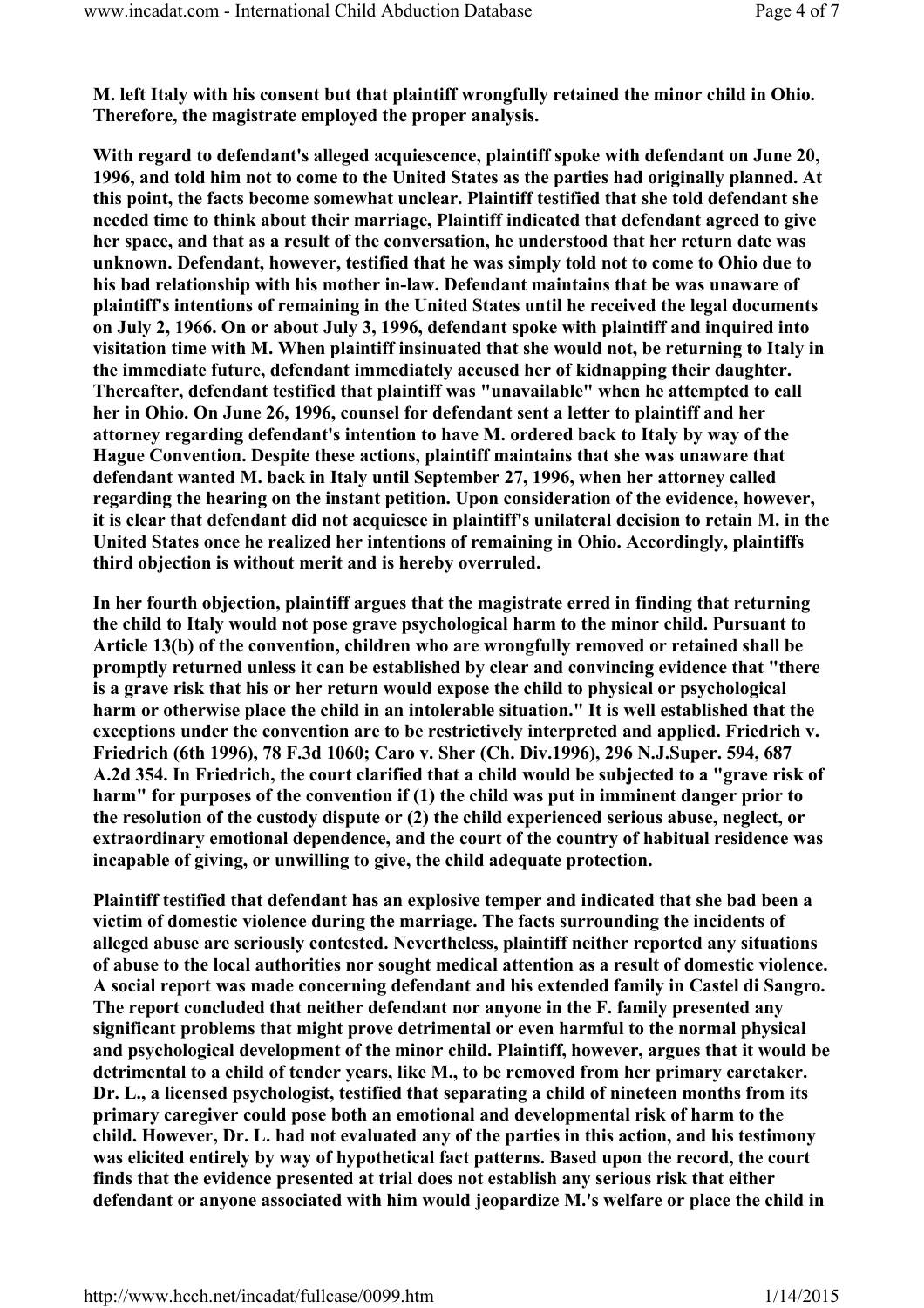grave risk of physical or psychological harm. Accordingly, plaintiffs fourth objection is without merit and is hereby overruled.

Plaintiffs fifth and eighth objection will be addressed together, as each relates to the child's fundamental freedoms and rights to due process and equal protection as guaranteed by the United States and Ohio Constitutions. Plaintiff argues that the magistrate's failure to apply the "best interests" test to the instant action violated M.'s constitutional rights to due process and equal protection, thereby violating the child's fundamental freedoms. Plaintiff also argues that Article 12 of the Hague Convention is unconstitutional on its face, in that it creates an arbitrary classification for children in the examination of habitual residency.

The United States, convinced that the interests of children are of paramount importance in matters relating to their custody, became a party to the Hague Convention on April 29,1988 and codified the ICARA as the implementing legislation in Sections 11601--11610, Title 42, U.S.Code. The intent of the Convention is to "protect children internationally from the harmful effects of their wrongful removal or retention and to establish procedures to ensure their prompt return to the State of their habitual residence, as well as, to secure protection for rights of access." Hague Convention, Preamble. In passing the ICARA, Congress declared that "[tlhe convention and this chapter empower courts in the United States to determine only rights under the Convention and not the merits of any underlying custody claims." (Emphasis added.) Section 11601(b)(4), Title 42, U.S.Code; Hague at Article 16. It has been held that when determining a petition under the Hague Convention, a trial court should not intrude upon a foreign tribunal's subject matter jurisdiction by addressing such issues as psychological profiles, detailed evaluations of parental fitness, evidence concerning lifestyles, and the nature and quality of relationships. Tahan v. Duquette (App. Div. 1992), 259 N.J.Super, 328, 613 A.2d 486. Further, the Superior Court of New Jersey in Loos v. Manuel (Ch. Div. 1994), 278 N.J. Super. 607, 651 A.2d 1077, stated that "in proceedings under the Convention, the court's role is not to make traditional custody decisions. It is to determine in what jurisdiction the child should be physically located, so that the proper jurisdiction can make custody decisions." See, also, Caro, supra. Plaintiff argues, however, that the ICARA directs a trial court to consider the best interests of a child when determining jurisdiction under the provisional remedies section of Section 11604, Title 42, U.S.Code. Upon considering the purpose of the Hague Convention and the ICARA, as well as reviewing the relevant case law, this court finds that an examination of the best interests of a child under traditional Ohio laws when determining habitual residency under a Hague Convention petition would violate the aim and spirit of the convention.

With regard to plaintiff's equal protection argument, the constitutional effect of a classification based upon the residency of a child prior to the commencement of a petition in relation to Article 12 of the Hague Convention presents a federal question, which would be more properly entertained in a federal forum. Nevertheless, plaintiffs fifth and, eighth objections are without merit and are hereby overruled.

As to the sixth objection, plaintiff argues that the magistrate erred by failing to consider that ordering that the child return to Italy might subject plaintiff to criminal sanctions. The possibility of criminal sanctions against an individual who wrongfully removed or retained a child is not a defense under the Hague Convention. Further, the minor child may be returned to Italy without plaintiff also going to Italy. The record reveals that defendant testified that he would drop all criminal charges against plaintiff if she and M. returned to Italy. At the hearing on plaintiff's objections, counsel for defendant represented that there would be no pursuit of criminal remedies if plaintiff were to return to Italy. Plaintiff's sixth objection is without merit and is hereby overruled.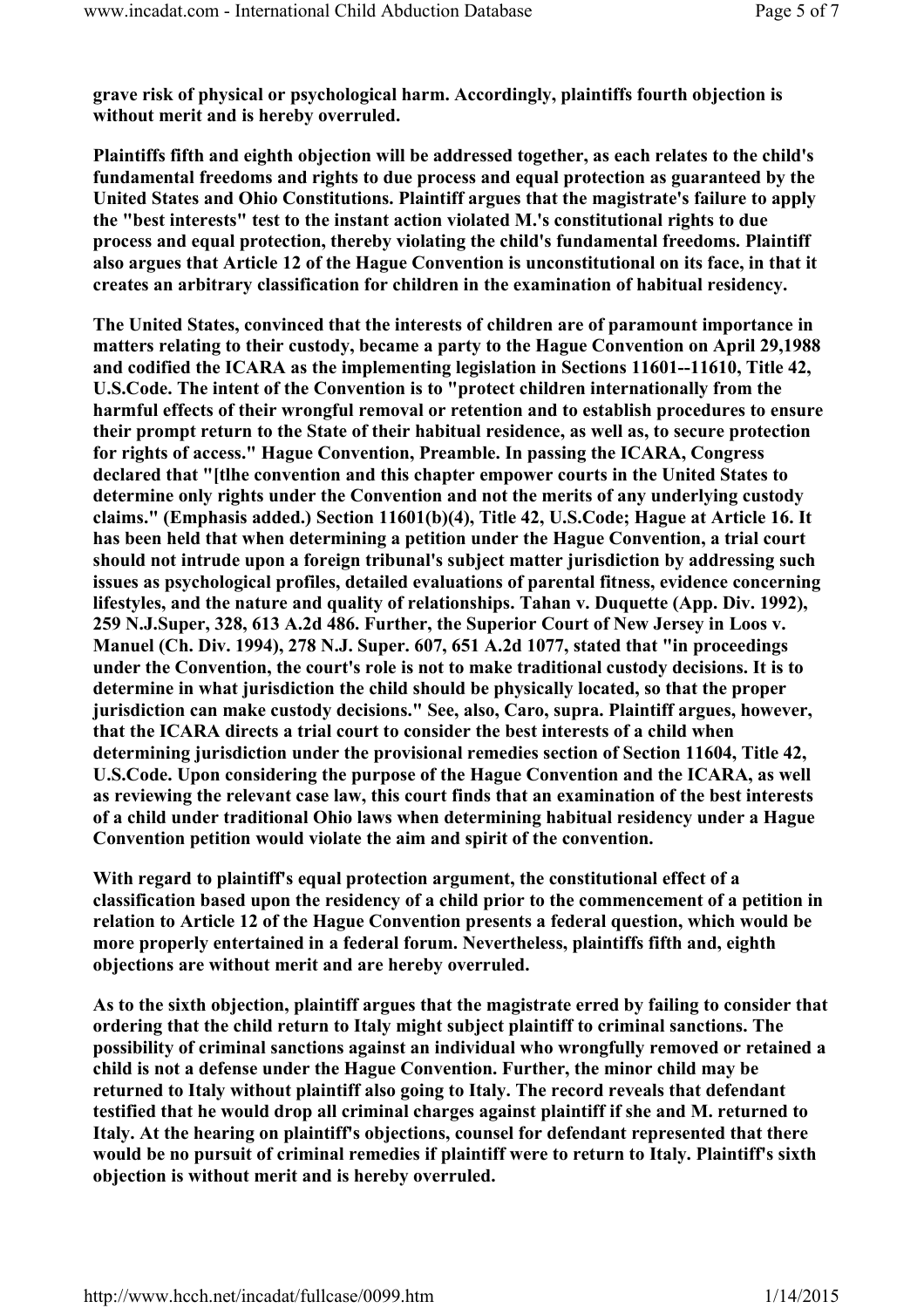In plaintiff's seventh objection, she argues that the magistrate erroneously ordered M. returned to defendant, rather than to her country of habitual residence as provided in the Convention. An examination of the treaty reveals that the convention provides solely for the "return of the child." Article 6(f); Article 8; Article 12. The determination of which parent will be awarded temporary custody during the pendency of any custody action is to be determined by the court of the country of habitual residence. Tyszka v. Tyszka (1993), 200 Mich. App. 231, 503 N.W.2d 726. Accordingly, plaintiffs seventh objection is well taken. The magistrate's decision is modified to order that M. be returned to, Castel di Sangro, province of L'Aquila, Italy.

With regard to the ninth objection, plaintiff argues that the magistrate erroneously found that service of defendant's Hague Convention petition was proper. In proceeding to trial, plaintiff argues that the magistrate violated her due process rights as guaranteed by the United States and Ohio Constitutions. The convention itself does not specify notice requirement; however, Section 11603(c), Title 42, U.S.Code provides that "notice of an action brought under sub section (b) of this section shall be given in accordance with the applicable law governing notice in interstate child custody proceedings." Section 4 of the Uniform Child Custody Jurisdiction Act ("UCCJA") and Part (e) of the Parental Kidnapping Prevention Act ("PKPA") provide that reasonable notice and opportunity to be heard must be given to all parties before a custody determination is made. See Section 1738A, Title 28, U.S.Code; Brooke v. Willis (S.D.N.Y 1995), 907 F.Supp. 57. Section 5 of the UCCJA also provides that notice "shall be given in a manner reasonably calculated to give actual notice." Id. Pursuant to R.C. 3109.21 et seq., Ohio's version of the UCCJA, notice of a parenting proceeding shall be served, mailed, delivered, or last published at least twenty days before any hearing in this state. R.C. 3109.23(C).

Plaintiff argues that she did not receive mail service of defendant's petition until September 30, 1996, three days prior to the magistrate's hearing. However, the record reveals that as early as June 26, 1996, plaintiff was informed by defense counsel that a petition under the Hague Convention would be filed. Counsel for both parties had correspondence regarding the immediate petition throughout July 1996. Based upon the record, plaintiff had constructive notice of defendant's impending Hague Convention petition. More important, plaintiff has not established that she was prejudiced by the magistrate's failure to grant a continuance. Upon consideration of the notice requirements under the Hague Convention, the ICARA, the UCCJA, and the PKPA, this court finds that plaintiff received proper notice and service of defendant's Hague Convention petition and had an opportunity to present a defense. Plaintiffs ninth objection is without merit and is hereby overruled.

In plaintiff's tenth objection, she argues that the decision of the magistrate is against the manifest weight of the evidence. It is well established that decisions supported by competent, credible evidence going to all essential elements of an action shall not be reversed as being against the manifest weight of the evidence. C.E. Morris Co. v. Foley Constr. Co. (1978), 54 Ohio St.2d 279, 8 O.O.3d 261, 376 N.E.2d 578; Flynn v. Flyn (1984), 15 Ohio App.2d 24, 15 OBR 57, 472 N.E.2d 388. Further, the magistrate, as the trier of fact, is in the best position to weigh the evidence presented, assess the credibility of the witnesses, and make an informed factual determination therefrom. Seasons Coal Co. v. Cleveland (1984), 10 Ohio St.3d 77, 10 OBR 408, 461 N.E.2d 1273. Based upon the record, it is clear that defendant established by a preponderance of the evidence that the child's place of habitual residence prior to the wrongful retention was Castel di Sangro, Italy, that defendant was lawfully exercising his custody rights over M. prior to the time of her retention in the United States, and that plaintiff wrongfully retained the child in Ohio, within the meaning of the convention. Plaintiff, however, presented insufficient evidence to establish that the child would be exposed to grave physical or psychological harm if returned to Italy, or any of tile other